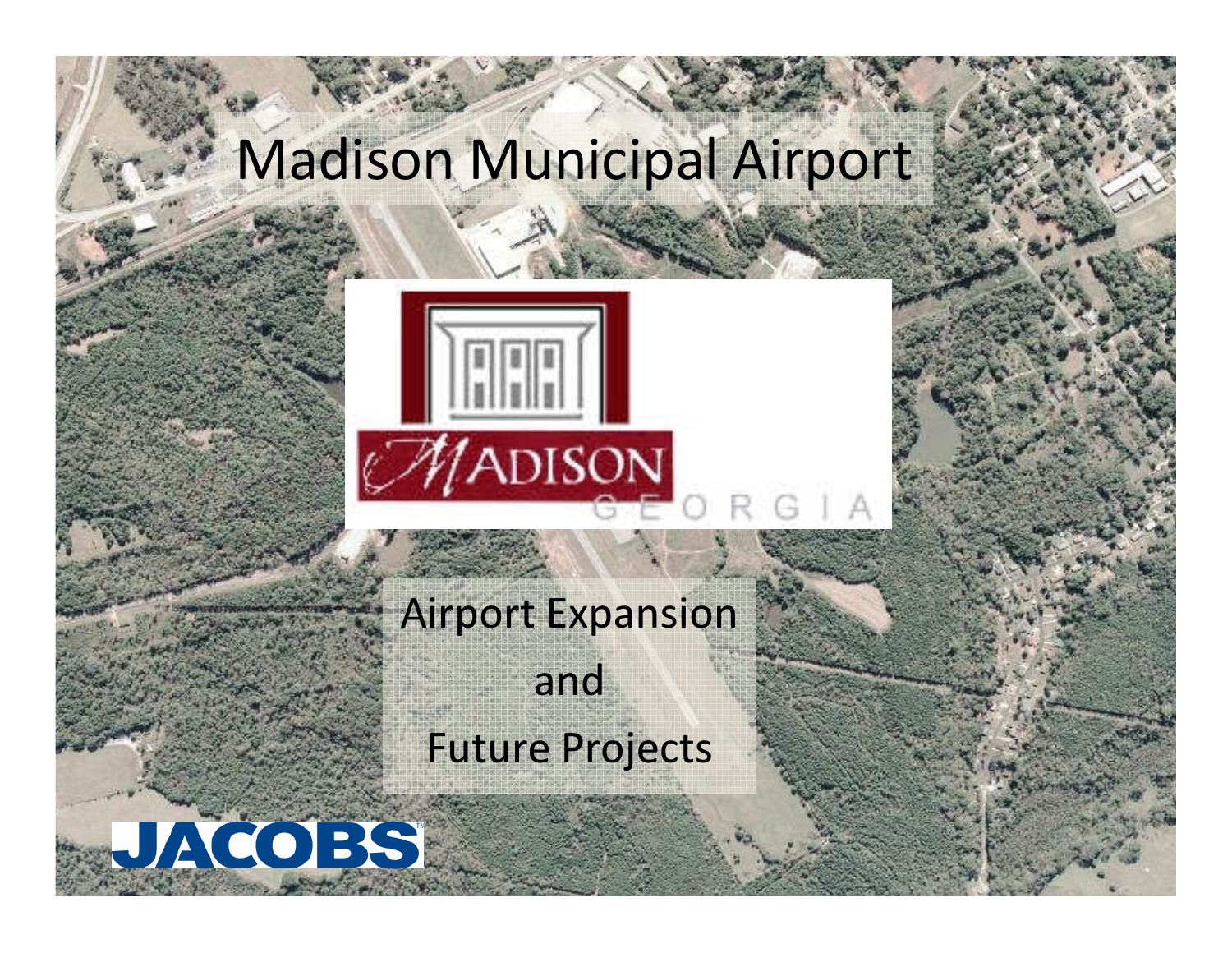City of Madison Jacobs Aviation Team $\bullet$  Kristopher Erwin, P.E. Aviation Project Manager & Lead Aviation Engineer• David Baggett Senior Right of Way Specialist • Wayne Haynie, P.E. Georgia Regional Manager



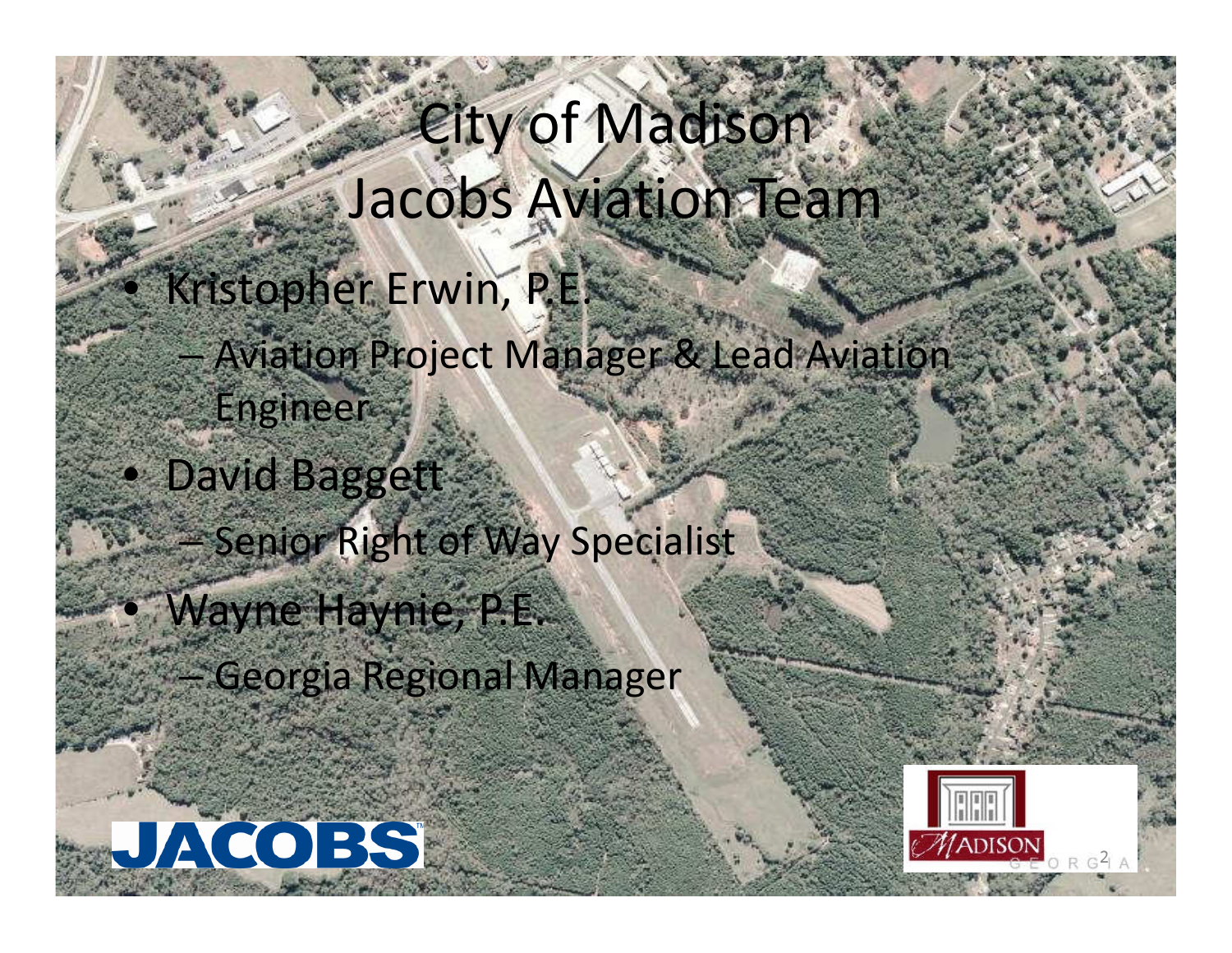## Madison Municipal Airport Current Airport Layout PlanAirport Layout Plan (ALP)



3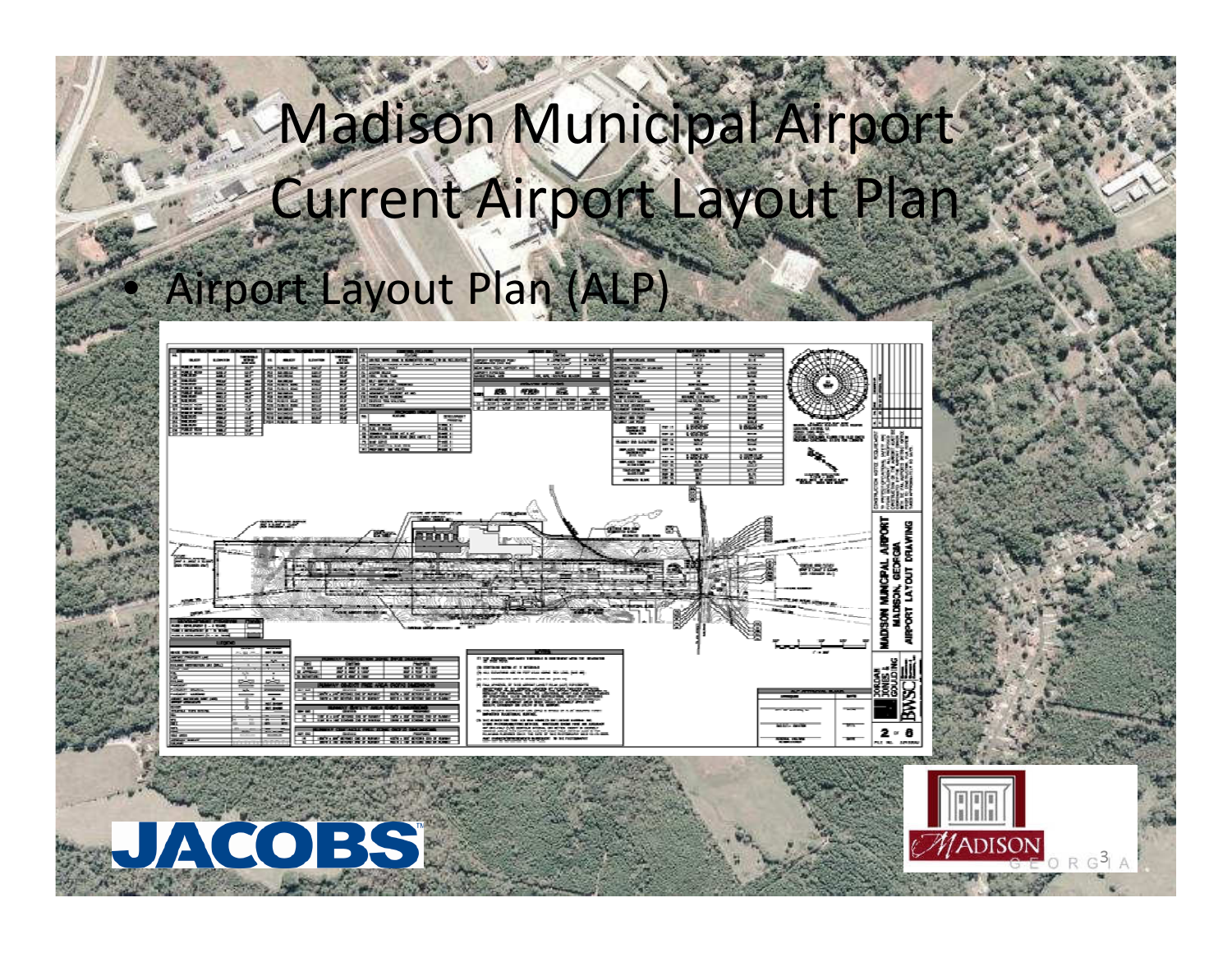## Madison Municipal AirportCurrent Airport Layout Plan

- • Major ALP Items Accomplishments
	- Environmental Assessment – Reviewed and Approved by FAA • Advertisement for Public Information Meeting• Management of Grants AP060-9800-12-211 AP070-9890-14-211
	- Ongoing & Upcoming Goals – Land Appraisals and Reviews Negotiation Packages
		- Airport Land Acquisition



–

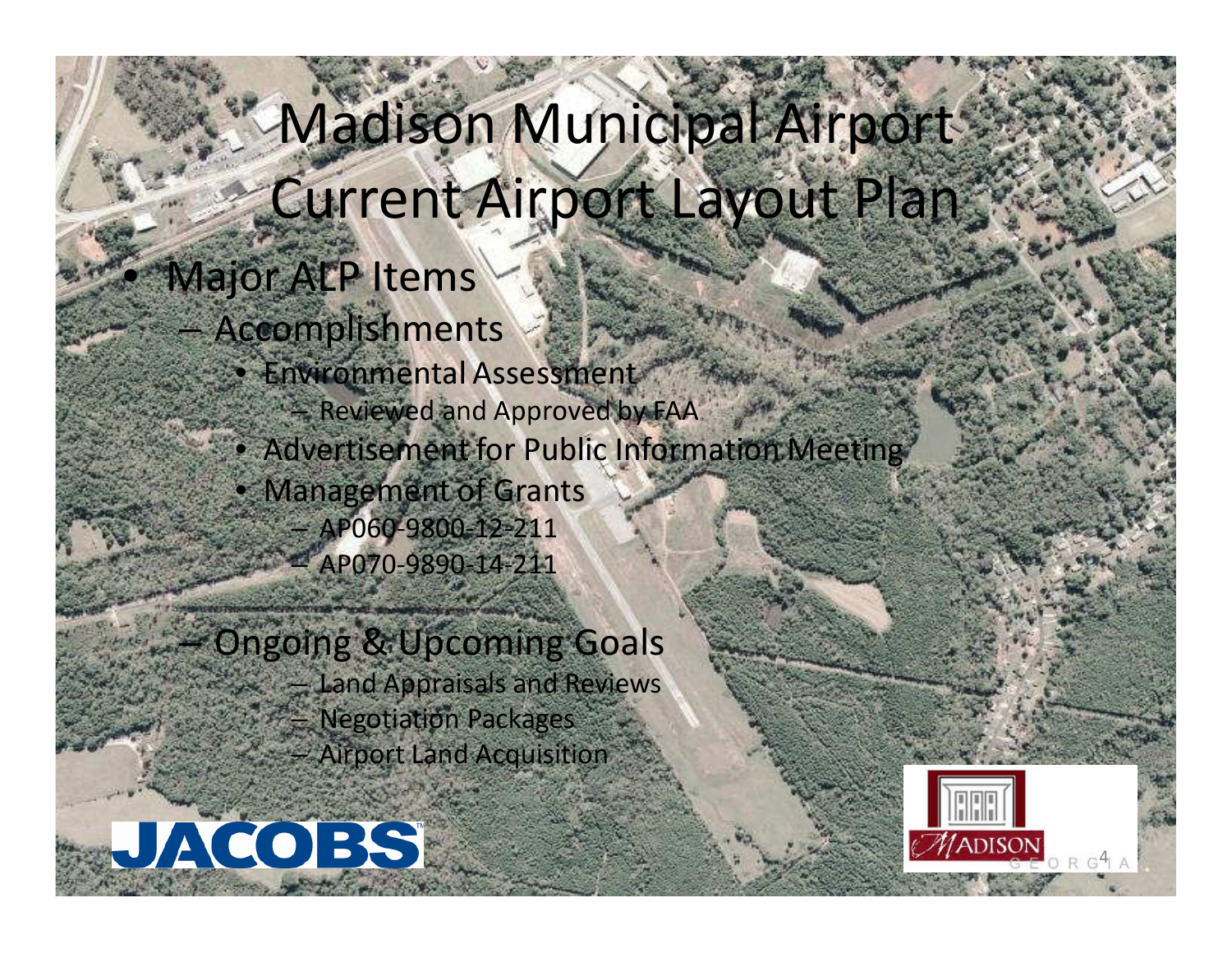## Madison Municipal AirportCurrent ProjectsFiscal Year 2011 (Currently Ongoing)

Environmental Assessment

 Land Appraisals and Reviews • Discussions & Negotiations with the City and Land **Owners** 

•Prepare Negotiated Package for Submittal to City



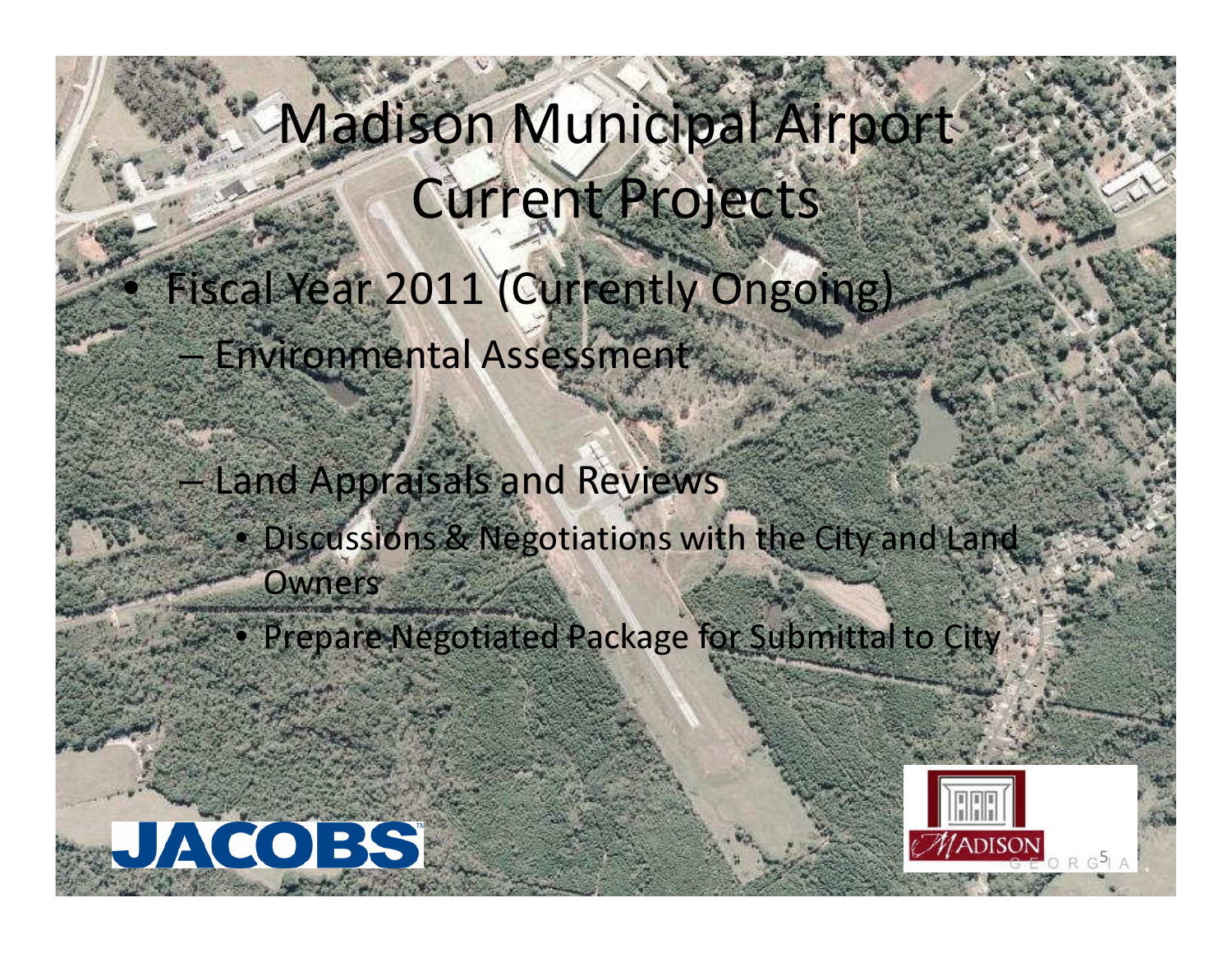#### Madison Municipal Airport Project Funding $\bullet$ Overall Funding for Eligible Projects of Capital Improvement Plan (CIP) Federal – FAA entitlements (95%) State – GA/GDOT entitlements (2.5%) Local – City of Madison (2.5%) • All current projects are eligible for this funding breakdown



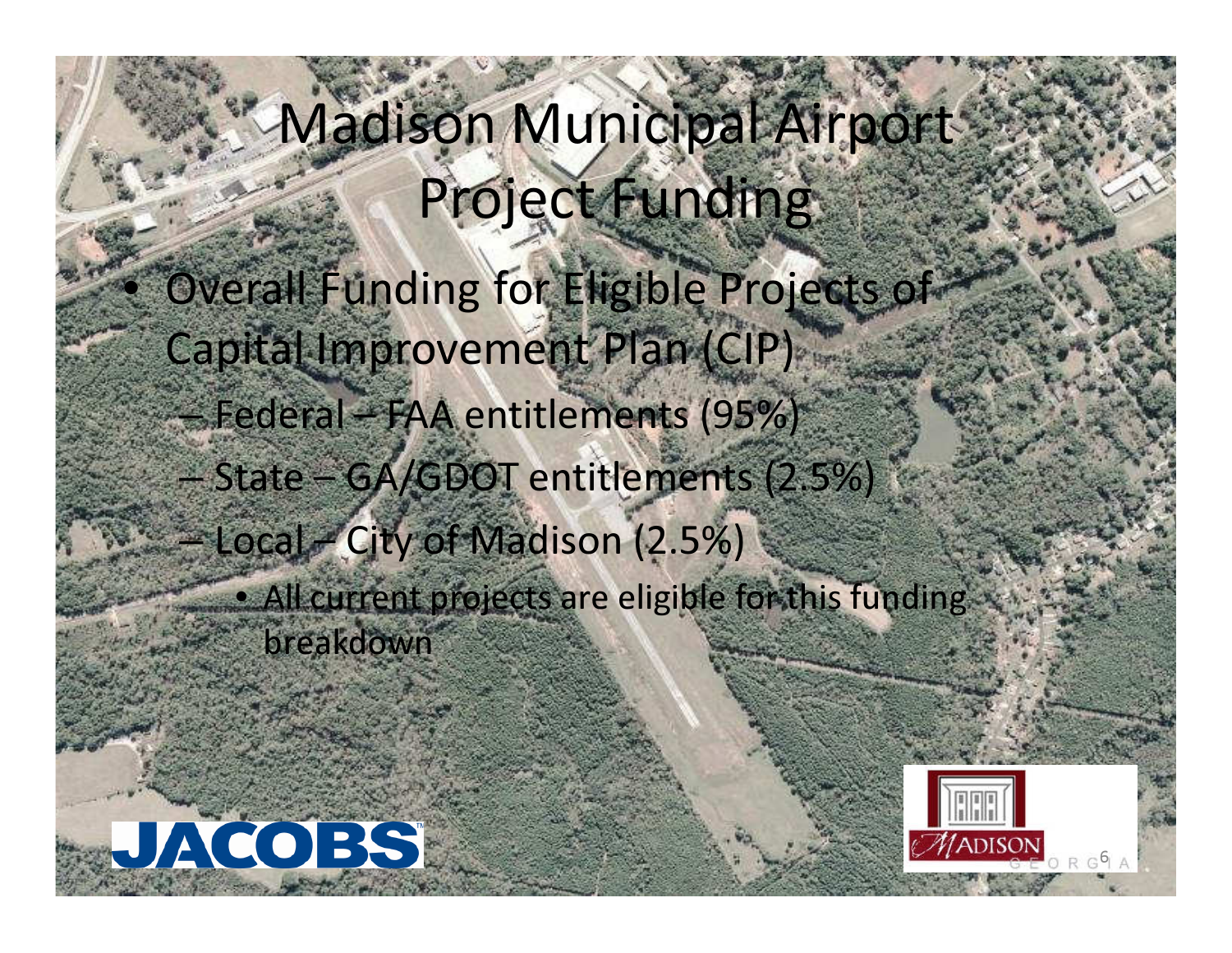# Madison Municipal AirportUpcoming Projects

#### Fiscal Year 2012

- Land Acquisitions and Airport Expansion
	- To begin with completion of FY 2011 Negotiated Package Submittal
	- Currently being coordinated with GDOT Aviation Program
	- Funding will follow the Federal 95%, State 2.5%, •Madison 2.5% breakdown
	- Funding requirements (\$) will be determined by the negotiated amounts for land acquisition
		- Currently multiple entitlements are earmarked for this phase



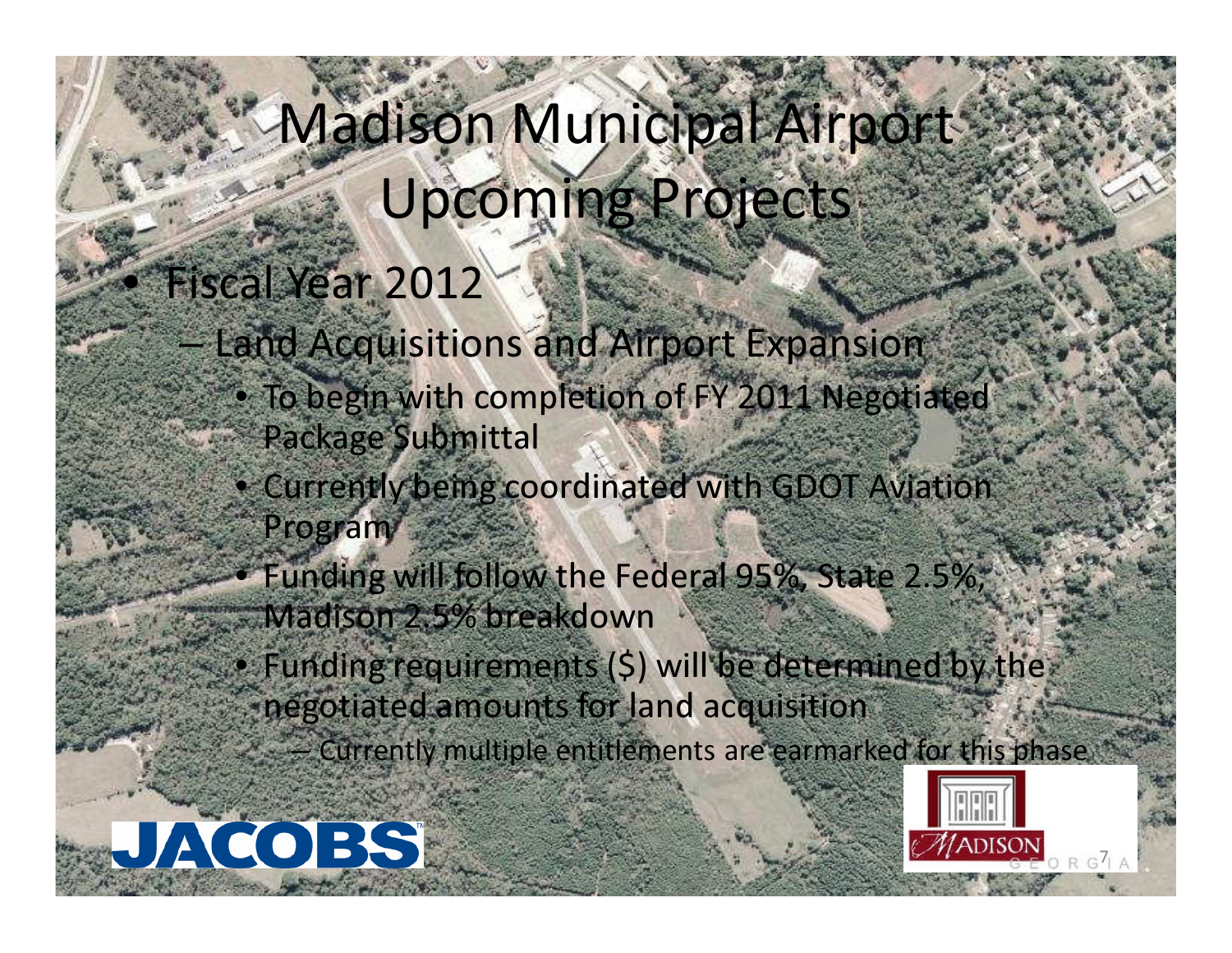### Madison Municipal AirportCurrent Projects

 $\bullet$  Airport Expansion Justification Reduce Penalized Operations Increase Amount of Aircraft Operations • From 50 to 80+ operations per year Reduce Loss of Operations to Neighboring Airfields



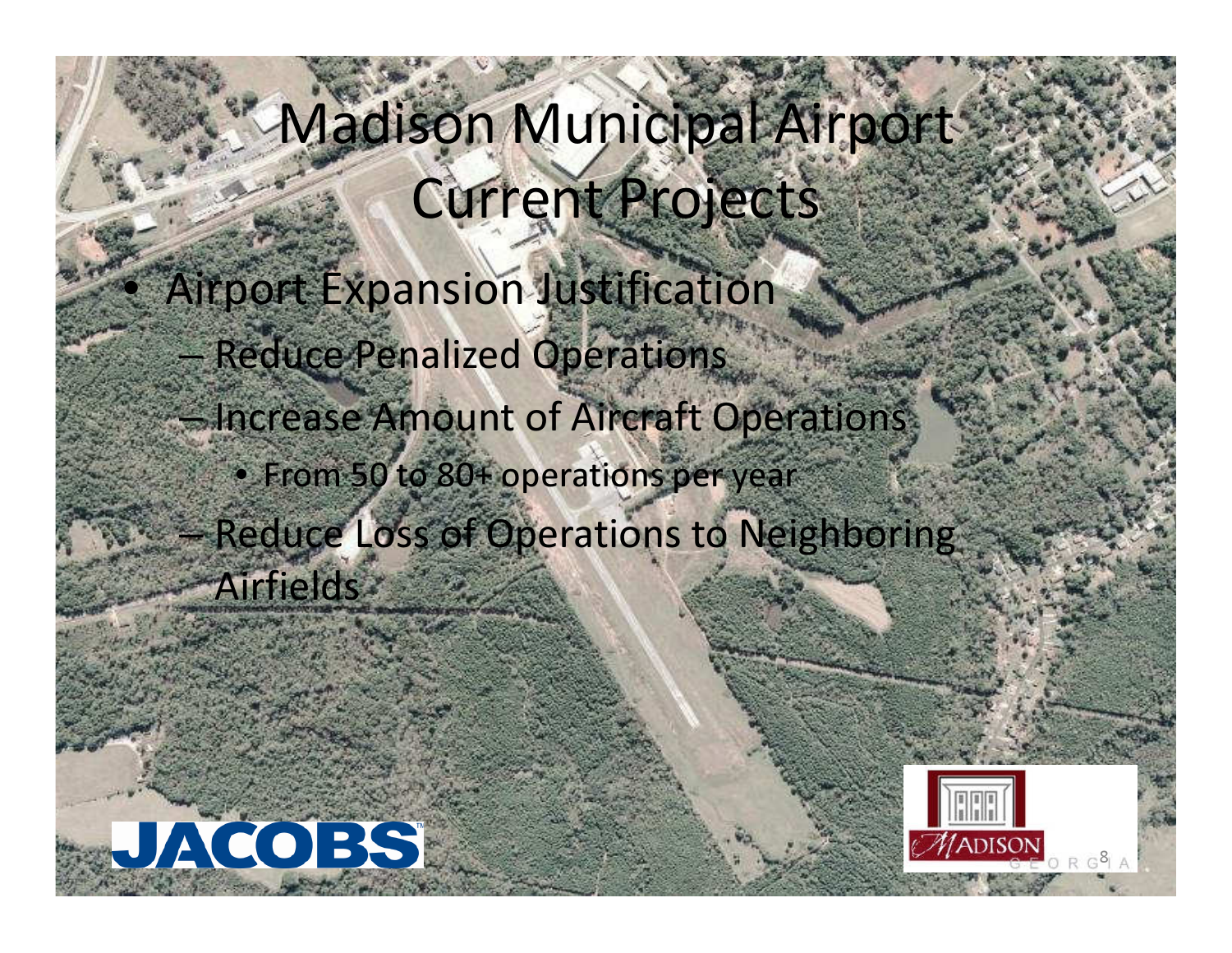Madison Municipal Airport Airport Expansion Moving Forward $\bullet$  Coordination with GDOT Aviation Programs- Scope and Estimate Funding Grant Schedule Projections



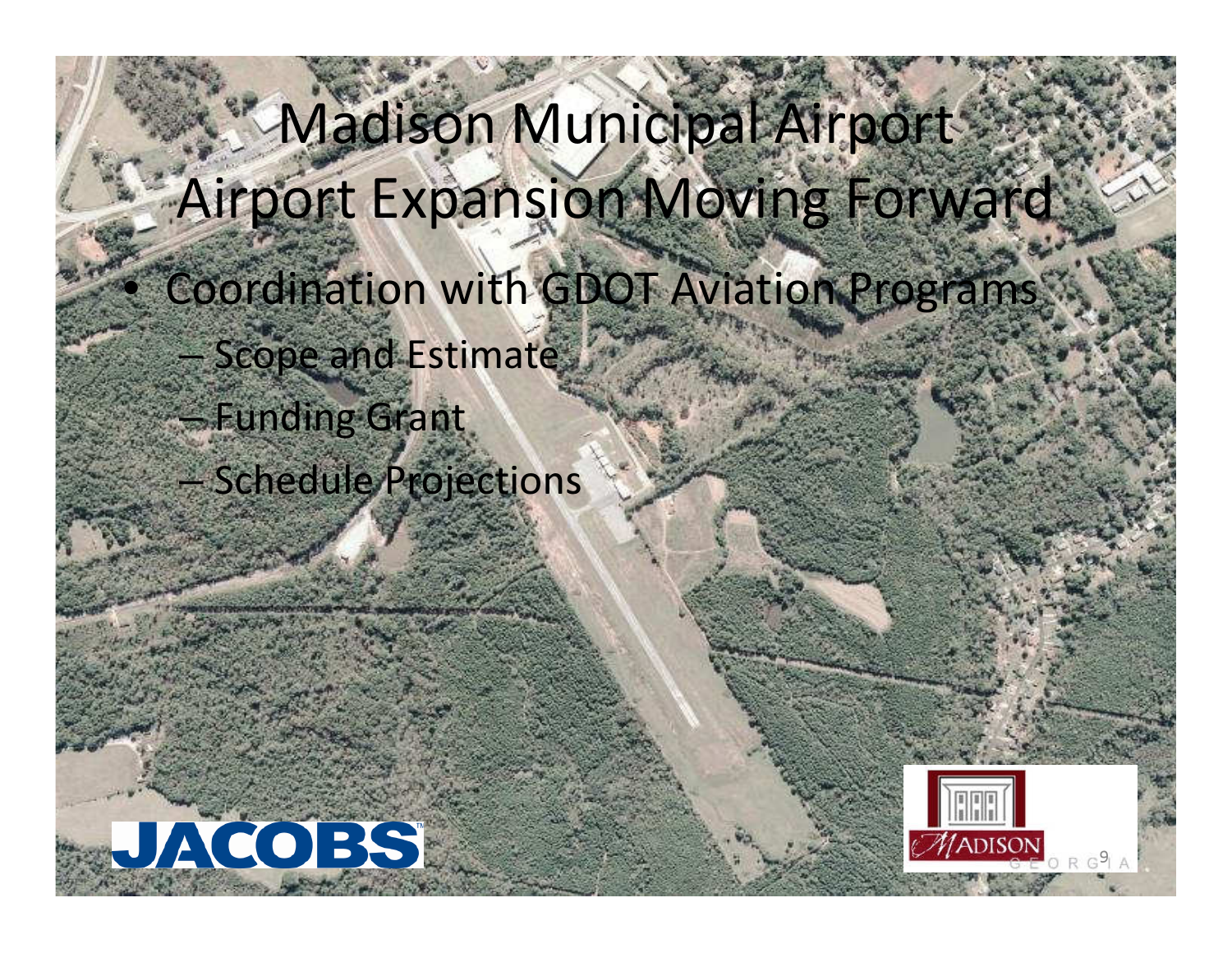#### Madison Municipal AirportFuture Projects Fiscal Year 2013/4 Obstruction Removal and/or Lighting Pavement Preventative Maintenance Pavement Rehabilitation • All projects eligible for funding as previously described



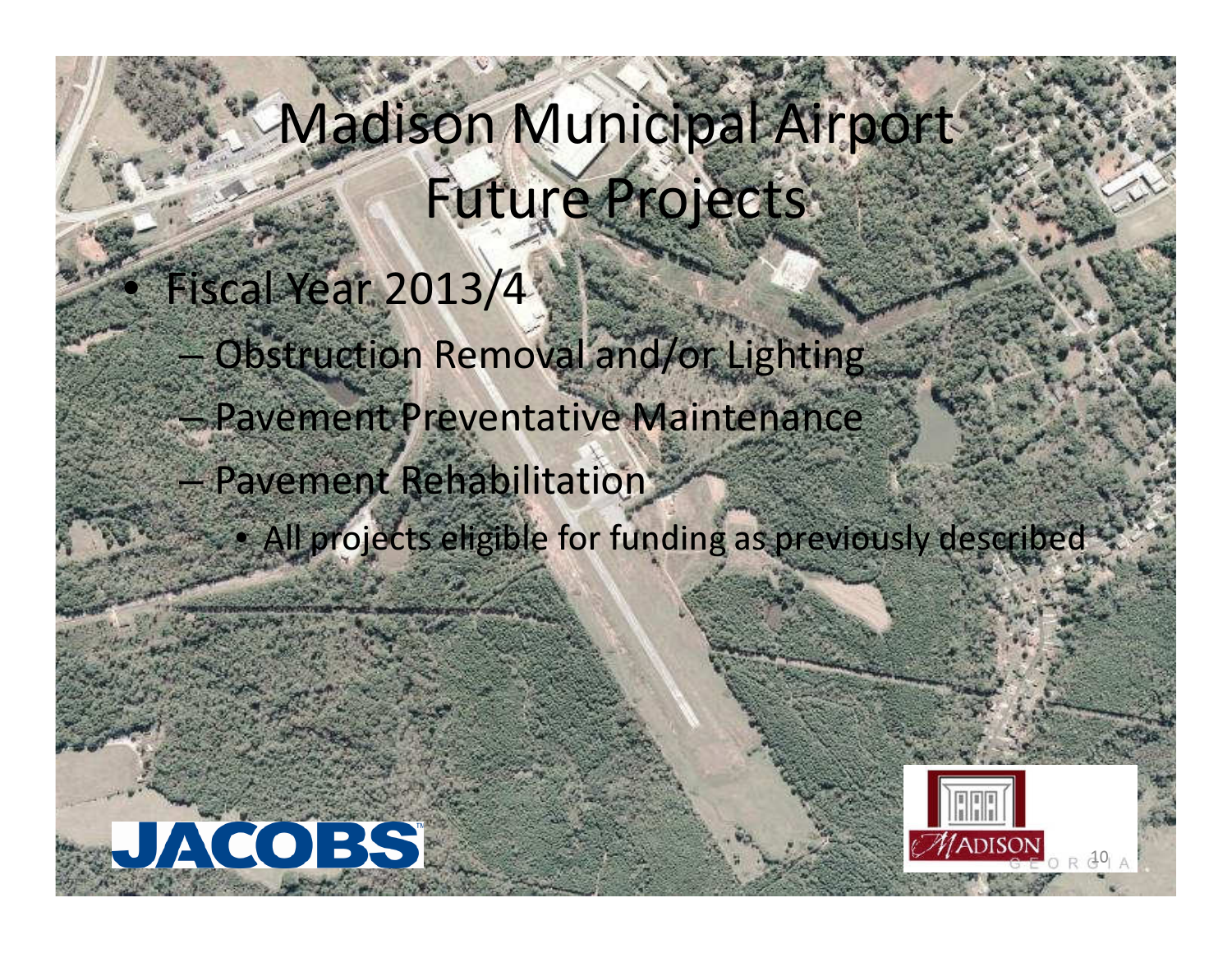### Madison Municipal AirportFuture Projects

 $\bullet$  Future Goals New Access Road New Terminal Bldg Additional Apron Additional Tie-Down Runway Extension Parallel Taxiway Additional Hangars